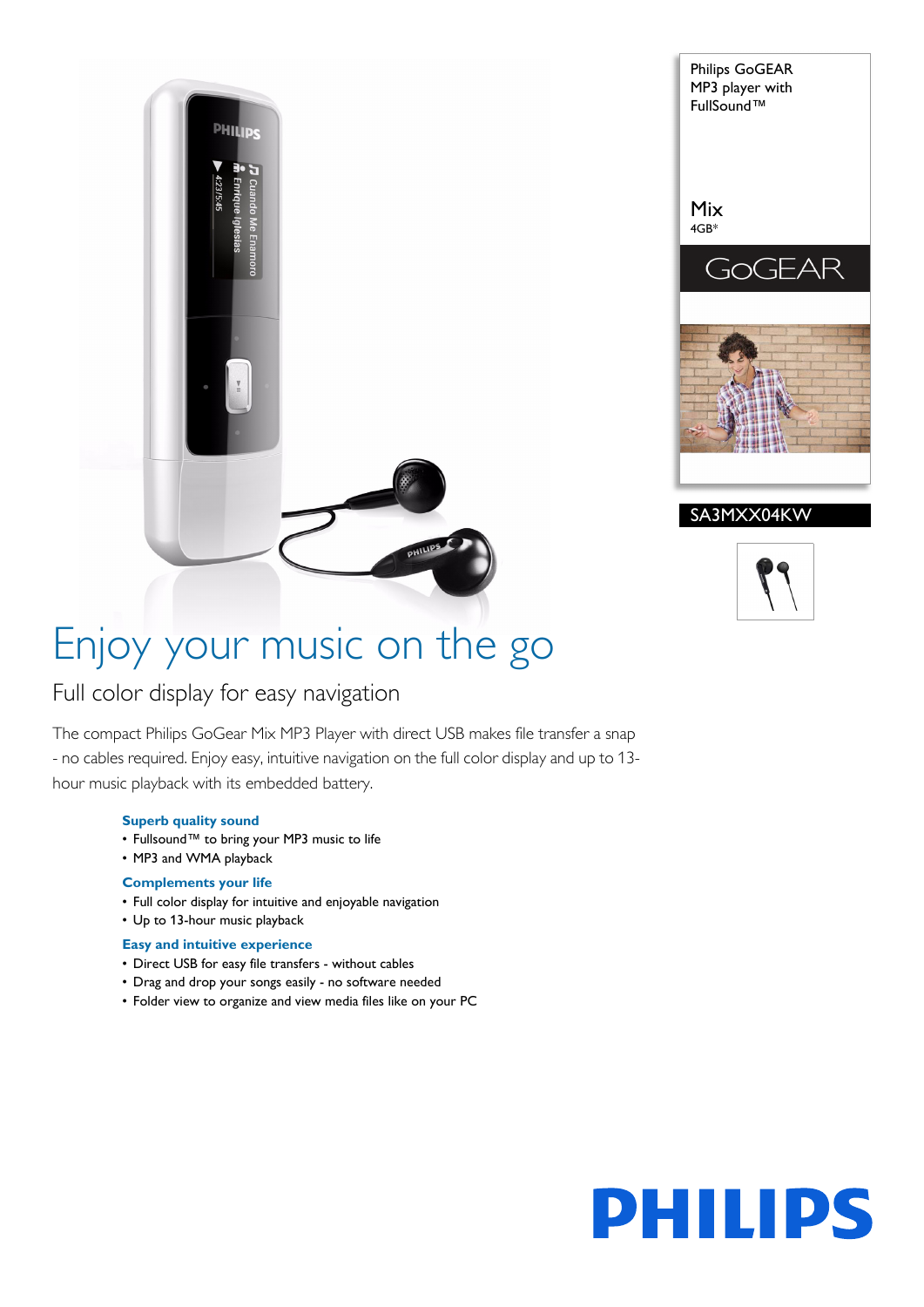# **Highlights**

#### **FullSound™**



Philips' innovative FullSound technology faithfully restores sonic details to compressed MP3 music, dramatically enriching and enhancing it, so you can experience CD music without any distortion. Based on an audio post-processing algorithm, FullSound combines Philips' renowned expertise in music reproduction with the power of the latest generation Digital Signal Processor (DSP). The result is fuller bass with more depth and impact, boosted voice and instrument clarity, and rich detail. Rediscover your compressed MP3 music in true-to-life sound that will touch your soul and move your feet.

## **MP3 and WMA playback**



Audio compression technology allows large digital music files to be reduced up to 10 times in size without radically degrading their audio quality. MP3 or WMA are two of the compression formats that let you enjoy a world of digital music on your GoGear player.

Download MP3 or WMA songs from authorized music sites on the Internet or create your own MP3 or WMA music files by ripping your audio CDs and transferring them onto your player.

Full color display for intuitive and enjoyable

**Up to 13-hour music playback**

Windows Explorer (or Apple Folders) between your computer and device. Simply pack your device with music and data on the go - everyday.

#### **Drag and drop your songs**



You can quickly and easily copy your music collection from your PC to your GoGear player. Simply connect your GoGear to your PC while in Windows® Explorer, select the songs or the folders that you want to copy to your player, then drag the selected files to the GoGear's music folder. It is that simple. No additional software installation is needed!

## **Direct USB**

on just one single charge.

**Full color display**

navigation



This player's long-lasting power comes in the form of 13 hours of continuous music playback

Up to 13 hours

Devices with direct USB can be plugged directly into the USB port of your PC without the need for any cable. Your computer will automatically recognize the device as a removable USB mass storage device (Windows 98 requires additional drivers) allowing you to easily drag and drop files via

#### **Folder view**

Folder view is an optional directory view of the GoGear player that lets you view all the files on your player as if it were a computer. Once you select Folder view, opening any supported file (i.e. music, pictures or videos) is as easy as selecting the file and hitting Play.

SA3MXX04KW/37







**7**digital